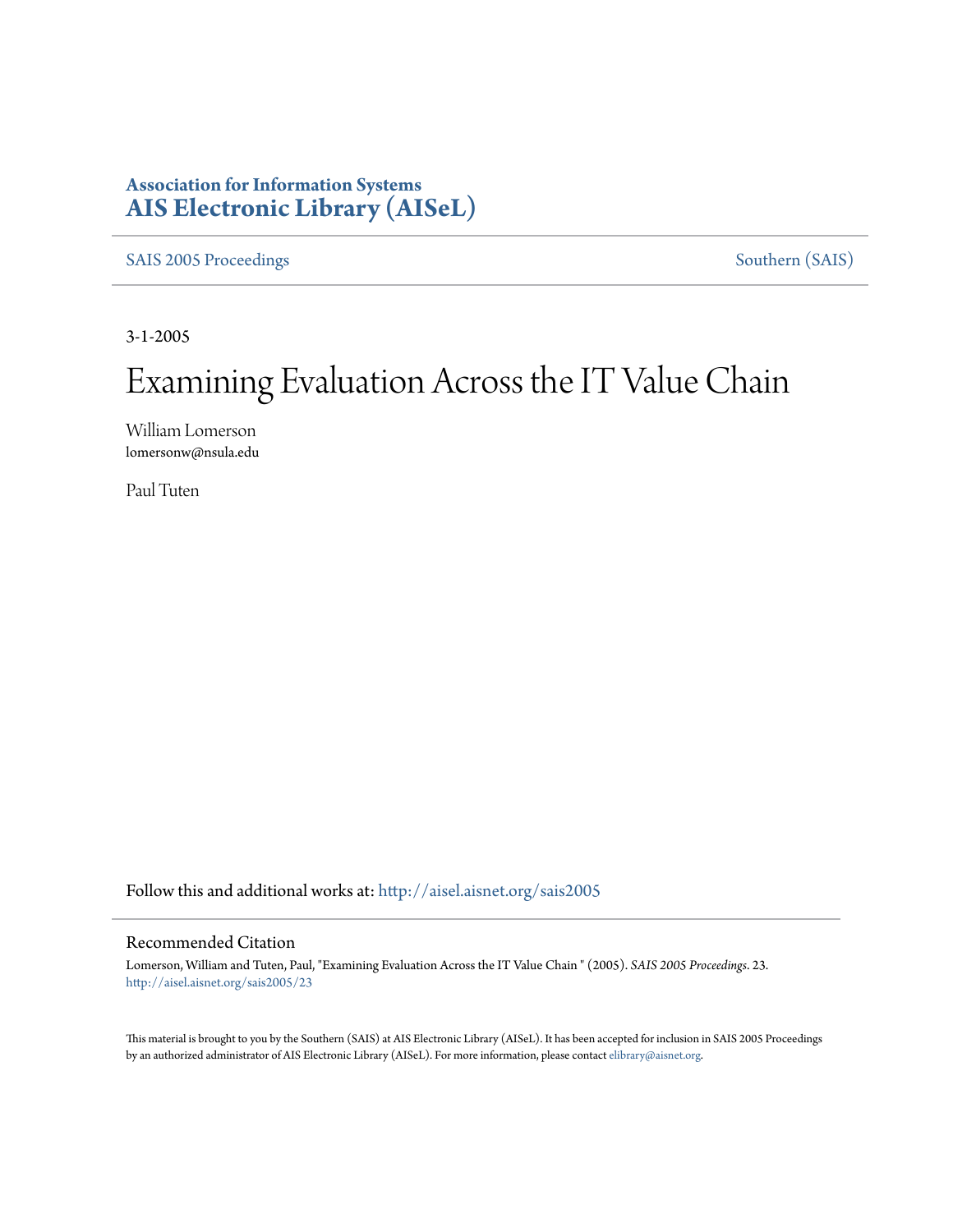## **EXAMINING EVALUATION ACROSS THE IT VALUE CHAIN**

#### **William L. Lomerson**

Northwestern State University lomersonw@nsula.edu

**Paul M. Tuten**  Nova Southeastern University tuten@nova.edu

#### **Abstract**

*Information technology (IT) investments frequently yield unexpected, uncertain, and undesired results. Therefore, managers must either locate or devise methods for effectively evaluating IT initiatives. Unfortunately, a review of the extant literature suggests that existing methods are frequently either inappropriate or ineffective. In analyzing this problem, we have found that numerous evaluation methods appear to exhibit a tendency toward a 'product-based' view of information technology while ignoring its 'service-based' dimensions. In addition, we believe that a critical gap exists between the discipline's conceptualization of "IS success" and the identification and/or creation of metrics for predicting or measuring the contribution of IT to an organization's value chain. In this paper, we outline our ongoing research efforts to examine the link between IT-based activities and organizational value creation. Specifically, we discuss our motivations for working to develop an IS process model based upon conceptualizations of organizational value chains that is explicitly mapped to the causal relationship models of IS success, such as DeLone and McLean (1992, 2003).*

**Keywords:** IS/IT evaluation, measurement, IT-based activities, value chain analysis

## **Introduction**

In this paper, we outline a research program to study the link between IT-based activities and the creation of organizational value. While still in the early stages of our program, we have come to believe that the vast majority of extant evaluation techniques exhibit a bias toward a "product-based" view of information technology while ignoring its "service-based" dimension. In addition, our preliminary literature review suggests that a critical gap exists between the discipline's conceptualization of "IS success" and the identification and/or creation of metrics for predicting or measuring the contribution of IT to an organization's value chain. Indeed, our preliminary investigation leads us to believe that evaluation practice may be improved by the development of an IS process model based upon conceptualizations of organizational value chains that is explicitly mapped to the causal relationship models of IS success, such as DeLone and McLean (1992, 2003).

In constructing our argument, we begin by exploring the uncertainty associated with IT investment outcomes. Next, we provide a definition of "value," which is proposed as a unifying measure for performance evaluation. We then discuss the process by which IT activities create organizational value. We then review the suitability of existing evaluation methods to 1) examine both product-based and service-based views of IT, and 2) address the complex and protracted nature of the IT value chain. Finally, we summarize our findings in a statement of problem and describe our research objectives.

#### *IT Investments and Uncertain Outcomes*

Organizations adopt IT in order to achieve specific objectives, such as reducing expenses or creating a competitive advantage. Yet, despite widespread investment in IT, many academic researchers and industrial practitioners have questioned whether or not IT adds value to organizations. Indeed, the literature suggests that corporate managers frequently "whipsaw" between viewing IT as a source of major differentiation" and "begrudgingly viewing it as a cost of doing business" (Leibs 2002). In aggregate, recent studies have demonstrated the ability of IS/IT investments to provide positive economic and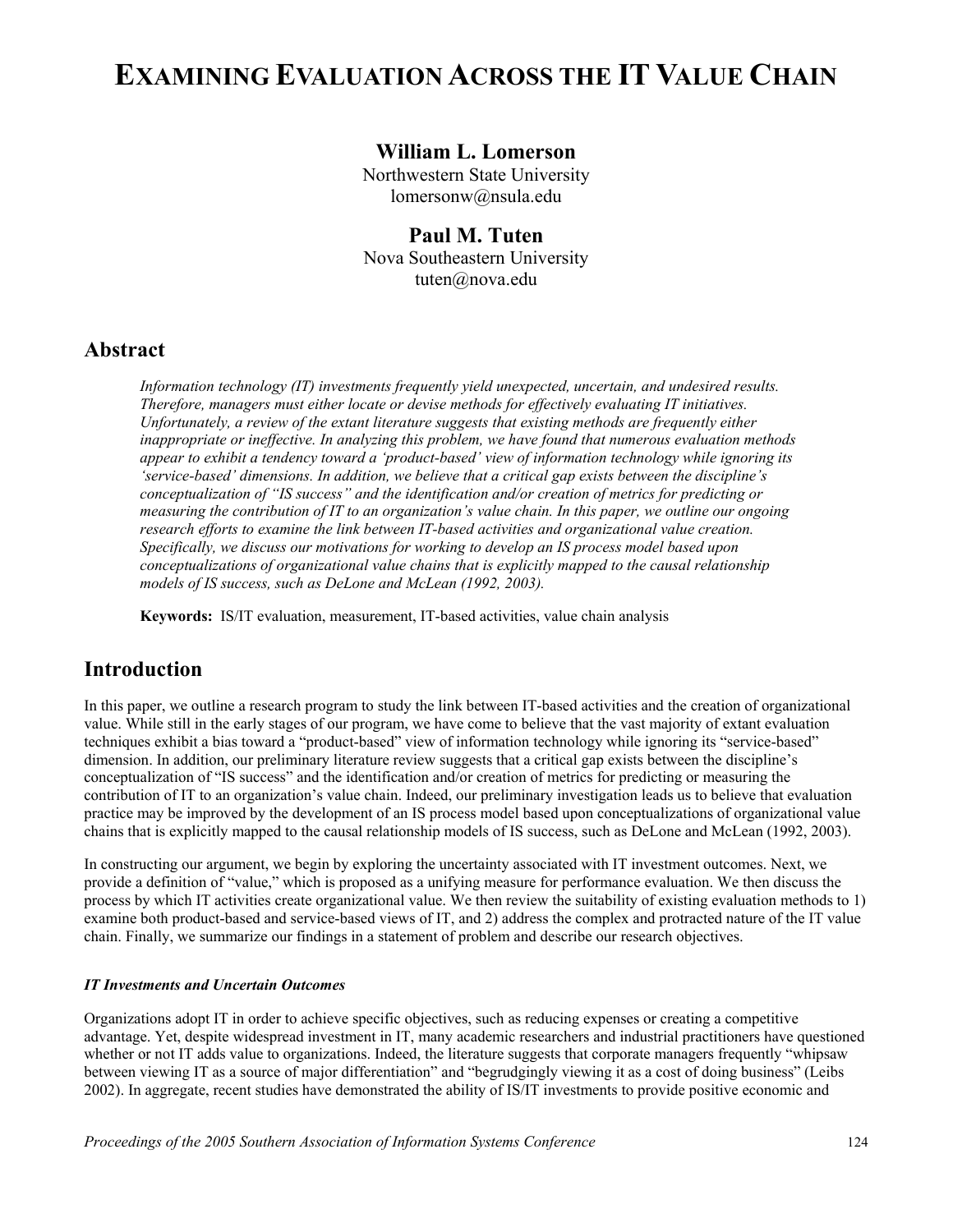financial returns (Anderson et al. 2002; Bharadwaj et al. 1999; Brynjolfsson and Yang 1999). Yet, Brynjolfsson stated that the effect of IT investments varies at the level of the individual firm (Leibs 2002). Indeed, anecdotal evidence found in the trade press and academic literature supports this assertion of both successes (e.g., Copeland and McKenny 1988; Devaraj and Kohli 2002; McKinsey Global Institute 2001; Remenyi 1991) and failures (e.g., Ehrhart 2002; Malmsten et al. 2001).

#### *Defining Value*

Before discussing value creation and measurement, it's important to clearly define the meaning of the term "value" in the context of this paper. Traditionally, productivity and other similar measures have been used to evaluate a firm's performance improvements. Typically, such measures have been limited to tangible and easily measurable outcomes, which are often only loosely coupled to organizational benefits. Moreover, few measures exist that adequately address intangible, non-financial benefits to organizations, such as improved service quality or customer support. As a result, most measurement efforts generally fail to account for the customer/consumer originated value attributable to many of these intangible organizational outcomes. Brynjolfsson asserted that intangible benefits "ultimately lead to significantly greater shareholder return than the ones that are focused purely on cost-cutting and management control," the latter being the focus of most traditional performance measures (Leibs 2002). Indeed, while confirming the difficulty of identifying and measuring these intangible benefits, Byrnjolfsson noted that his previous studies found that up to 90 percent of the benefits associated with IT were intangible.

To deal with the intractable nature of intangibles, Byus and Lomerson (2004) have proposed a metric based on consumervalue that theoretically unifies the concept of value as it has been used and understood in the disciplines of marketing, organizational analysis, and economics. This metric can be used to provide a consistent and comparable measure of both tangible and intangible organizational outcomes. Value presents a particularly compelling performance measure as it is directly associated with the total benefits received by the organization from outcomes provided to its end-consumer. However, in order to employ this metric, a holistic conceptual framework must be developed to explicitly link "IS success" with organizational outcomes. Outcomes, as used within this paper, refer to all intended customer facing activities produced by an organization.

### **How does Information Technology create value?**

To measure IT performance with respect to its contribution to organizational performance, it is necessary to understand the underlying process by which IT contributes to organizational performance. According to Kim and Kim (2001), organizations may be viewed as a collection of processes that are implemented to support and satisfy the needs of both internal and external customers. All organizational processes must ultimately create or support outcomes that are consumed by external customers, which is the ultimate source of value for the organization. When a product or a service is provided directly to an external customer, consumption serves as the measure of organizational success. However, for internal consumers, the consumption of a product or service is not an equivalent measure of success. Instead, the appropriate measure is the increased capability of the internal consumer to provide a product or service to an external customer. More problematic is the identification and measurement of value in those organizational activities that produce intangible outcomes that are indirectly consumed by external customers, such as marketing activities. The challenge is particularly apparent in the case of IT infrastructure, which generally is not directly consumed externally (some e-commerce activities are notable exceptions) and frequently utilized to support multiple projects.

In examining information technology's ability to add incremental value to an organization, one must first understand the activities associated with IT within the context of a firm. These activities may be either internal consumer or external customer focused, as well as either product or service oriented. In addition, these activities are linked to form an IT value chain across a firm (Ward and Peppard 2002). For example, an IT organization may develop a supply chain management platform that is then provided as a service to the firm's business units. As internal consumers of the supply chain management system, the business units may use this application to both produce products (such as inventory reports) and to perform services (such as optimizing the just-in-time manufacturing process). Ultimately, the supply chain management system may increase the firm's ability to deliver the products that its external customers want, as well as its ability to deliver those products when demanded at lower cost. Such a scenario could provide the firm with a competitive advantage (whether transient or long-term), thereby potentially increasing the firm's profitability. An adaptation of the organization traditional value chain, shown in Figure 1, highlights the IS contribution to achieving organization value.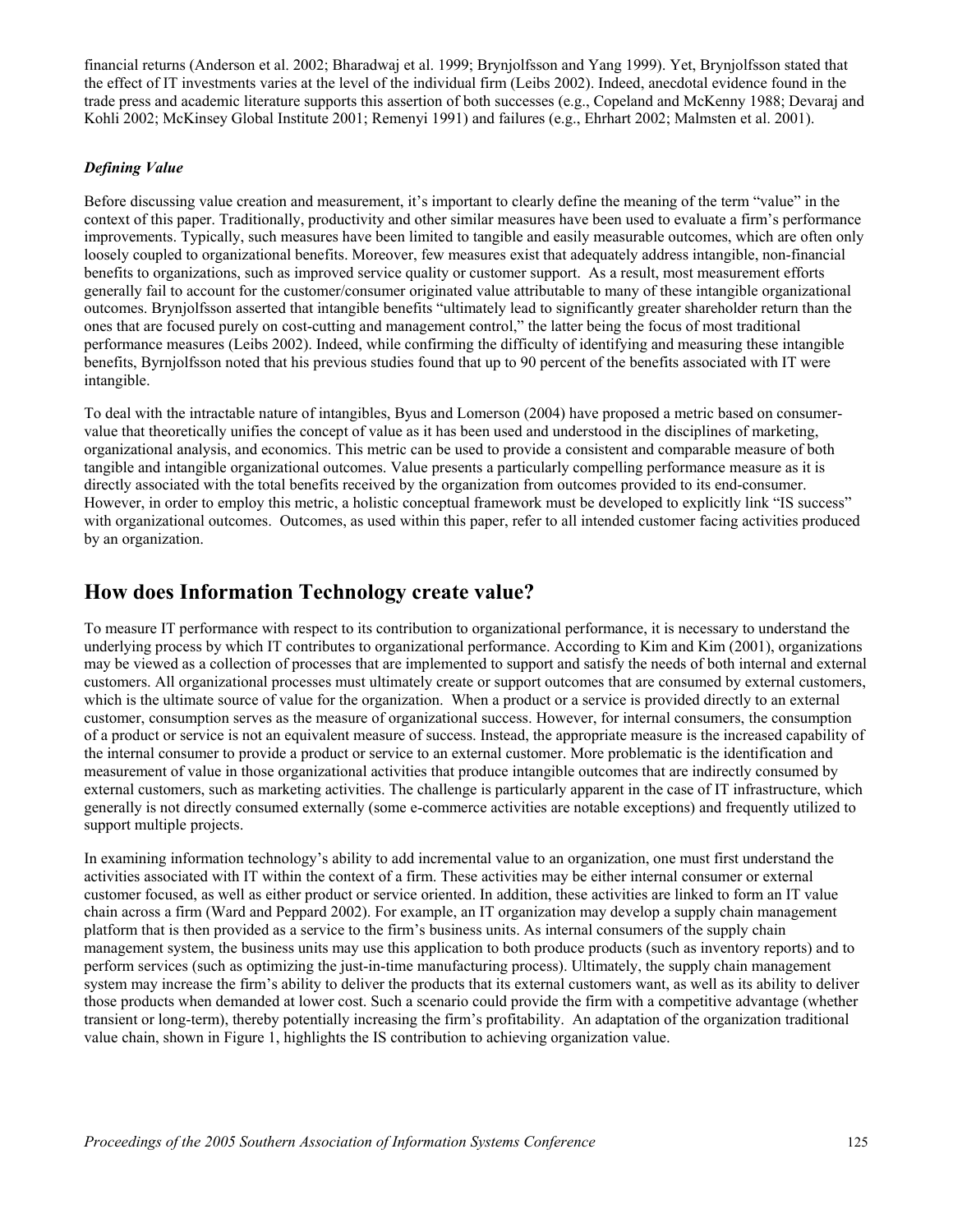

#### **Figure 1. IS Contribution to Organizational Value (adapted from Davis and Benamati, 2002, p. 166)**

In short, the derivation of value from IT investments results from a sequence of IT-based activities, an IT value chain. What is more, these value chains are frequently complex and protracted. As a result, the net effect of IT on organizational performance may accumulate across the organization's value chain, including a number of indirect benefits and costs. Under these circumstances, the measurement of value derived, or likely to be derived, from IT investments proves to be a challenging task. This view concurs with Smithson and Hirschheim's (1998, pg. 171) assertion that IT evaluation "clearly remains a thorny problem" of significant importance.

## **Performance measures, Evaluation Methods, & the IT Value Chain**

#### *Why have traditional performance measures proven difficult to apply to IT performance?*

First, in our initial review of the literature, we have found a number of evaluation methods that focus on IT as a product, assess the process of IT production, or are mostly used in evaluating IT products (despite being seemingly applicable to services). Conversely, we have found relatively few methods explicitly designed for, or commonly utilized in the process of, evaluating IT as a service. The notable exception to this finding was SERVQUAL, a method which evaluates IT performance with respect to the consumption of IT services. This methodology does not associate its results with the benefits to the organization that are attributable to the consumption of these services. The lack of service-oriented evaluation methods presents a significant barrier to effective IS/IT evaluation, since much of IT's contribution is through service delivery activities. Indeed, Kang and Bradley (2002) argued that because traditional evaluation methods are primarily based on products that are tangible, homogeneous and separable from their production and consumption, they don't transfer well to service delivery which is intangible, heterogeneous, and simultaneously produced and consumed. Similarly, Nambisan's (2001) examination of software service businesses vs. software product businesses suggested that differences between each segment are substantial enough that they inhibit/prevent a business in one segment from expanding successfully into the other segment. Nambisian's finding may help to explain why product-oriented IT departments often fail to effectively create or evaluate service-based IT activities, thereby ignoring critical components of many organizations' IT value chain.

Second, our review of the literature suggests that models that establish the relationship between various "IS success" measures and organizational performance do not fully address the complex and protracted nature of the processes imbedded in the underlying IT value chain. For example, in examining DeLone and McLean's IS Success Model (1992, 2003), the relationship between "intention to use / use," "user satisfaction," and "net benefits" seems straight-forward. However, if system use does not directly result in the consumption of the organization's product or service, the net benefits (in terms of organizational performance) derived from the IS cannot be fully measured at that point. Unfortunately, as IS benefits extend across an organization's value chain, their measurement becomes more difficult, because other (non-IS related) effects influence organizational performance. This may well explain the schism between "IS success" measures (which attempt to use surrogate measures to predict and/or measure IS' contribution to organizational performance) and organizational performance measures (which fail to explicitly isolate the contributions of IS and non-IS effects).

#### **Statement of Problem**

To summarize, while the literature suggests that IT investments provide positive economic returns and increased productivity in general, it remains equally clear that individual IT projects at the firm-level continue to yield economically unpredictable results. Given that the purpose of IT investment is to add value to an organization, firms must undertake evaluations using appropriate measures to predict or review the outcomes derived from such investments. To successfully measure value,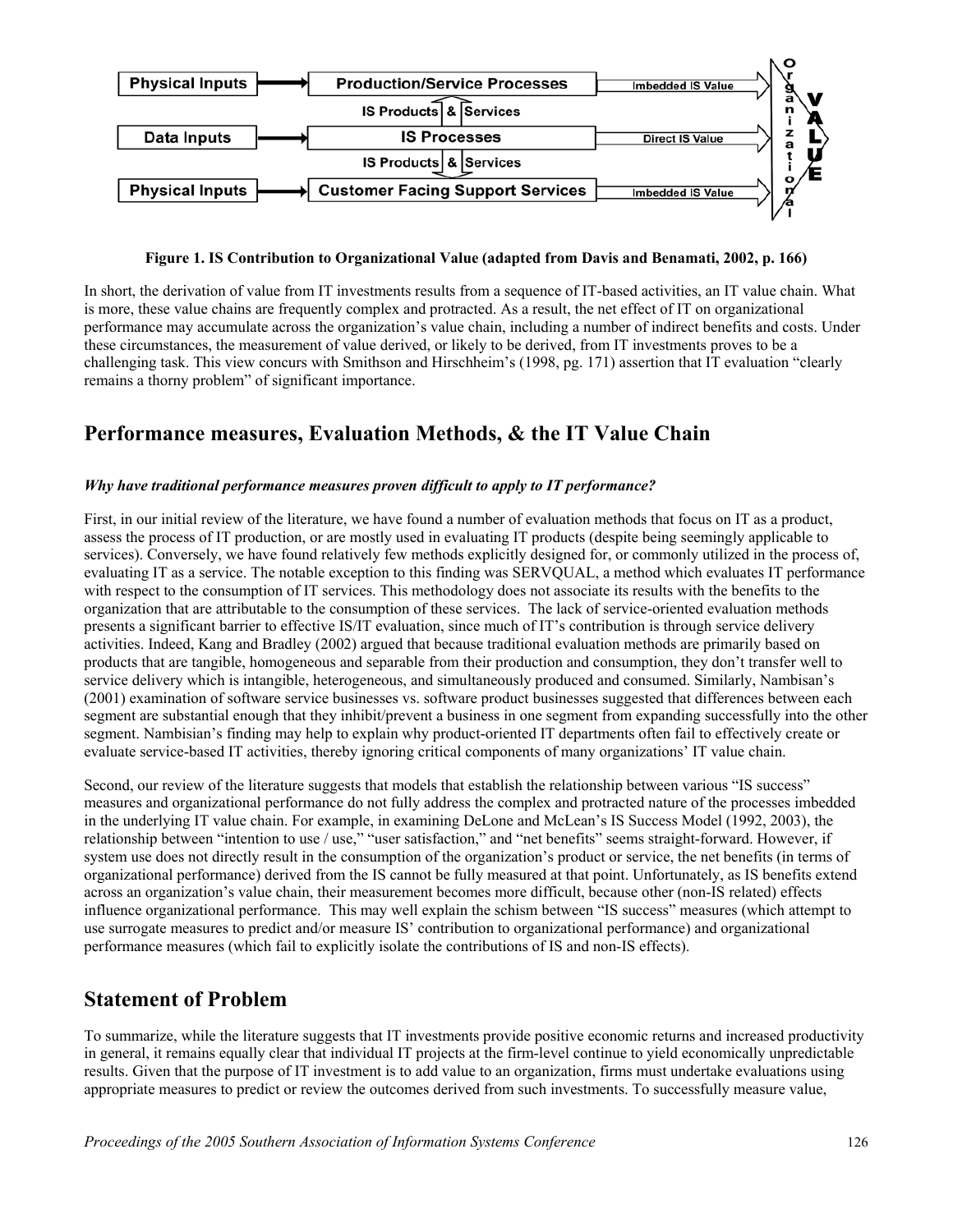however, one must first understand the activities from which value creation emanates. Specifically, the linkages between IS success and organizational value creation must be understood.

Given our understanding of IT value chains, which frequently involve a complex and protracted series of activities, we have come to question whether or not existing evaluation methods are robust enough to handle such contextual richness. We are not alone in this assessment. The extant literature is chock-a-block with researchers who claim that many of the existing evaluation tools and techniques are inadequate (Irani and Love 2001; Jones et al. 2001; Serafeimidis and Smithson 2000; Serafeimidis 2002; Smithson and Hirschheim 1998; Tuten 2003; Walsham 1999). Furthermore, researchers have demonstrated that IT investment decisions frequently result in poor and unexpected outcomes, thereby suggesting a failure on the part of existing measurement and evaluation methods.

Our initial literature review highlighted a tendency of evaluation methods to privilege product-based, as opposed to servicebased, views of IT. In addition, our analysis suggests that existing models do not fully explain the relationship between IS success and organizational performance. This observation, if confirmed, could help to explain why existing evaluation practices frequently fail to accurately predict or reveal the organizational value derived from IT investments. Why could this be the case? Returning to our earlier discussion of IT-based activities providing organizational value, recall that organizational value is derived from a pattern of product and service use that in due course results in an external customer consuming a product or service provided by the organization. Accordingly, IT cannot directly deliver organizational value unless it is consumed or used in the immediate process of consumption by an external customer. In cases of the indirect consumption of IT products and services—which likely occurs in the majority of circumstances—the contribution of IT to organizational value must be measured across the firm's IT value chain. Yet, we believe that existing evaluation methods do not adequately address the complex and protracted nature of these relationships.

#### *Research Objectives*

Based upon the above discussion, we have defined a series of objectives for our research program:

- 1. Develop a conceptual IS process model that explicitly links IT performance with organizational performance through the value chain of IT-based activities across both its product-based and service-based dimensions. This model will be explicitly mapped to the IS Success Model. The model will provide an appropriate framework to identify, evaluate and modify elements within the IS process that give rise to the independent variables identified by DeLone and McLean's IS Success Model (1992, 2003).
- 2. Develop a taxonomy that details existing evaluation methods and describes each technique's ability to assess the outcomes of IT-based process activities. Existing evaluation methods will be classified and presented in a comprehensive framework.
- 3. Perform a "gap analysis" to discover deficiencies where existing evaluation techniques may fail to adequately assess a category of IT-based activities. In particular the analysis will focus on the applicability of these methods to productbased vs. service-based views of IT.
- 4. Develop an evaluation model that applies one or more measurement and evaluation techniques to each phase of the conceptual framework across both product-based and service-based dimensions.

Currently, we are actively engaged in addressing the first objective in our research program. Preliminary results of this effort will be presented at the conference.

## **Conclusion**

In this paper, we have discussed our ongoing research efforts to examine the link between IT-based activities and organizational value creation, as well as appropriate methods to evaluate this IT value chain. While still early in our research program, we have come to believe that most evaluation techniques appear to exhibit a tendency toward a 'product-based' view of information technology while ignoring its "service-based" dimension. In addition, we have come to believe that existing evaluation methods are ineffective in addressing the complex and protracted nature of IT value chains. As a result, we call for the investigation of new approaches to IS/IT evaluation. Specifically, evaluation methods should address both the service- and product-based dimensions of IS, as well as provide a means for tracking the contribution of IT to organizational performance throughout the organization's value chain.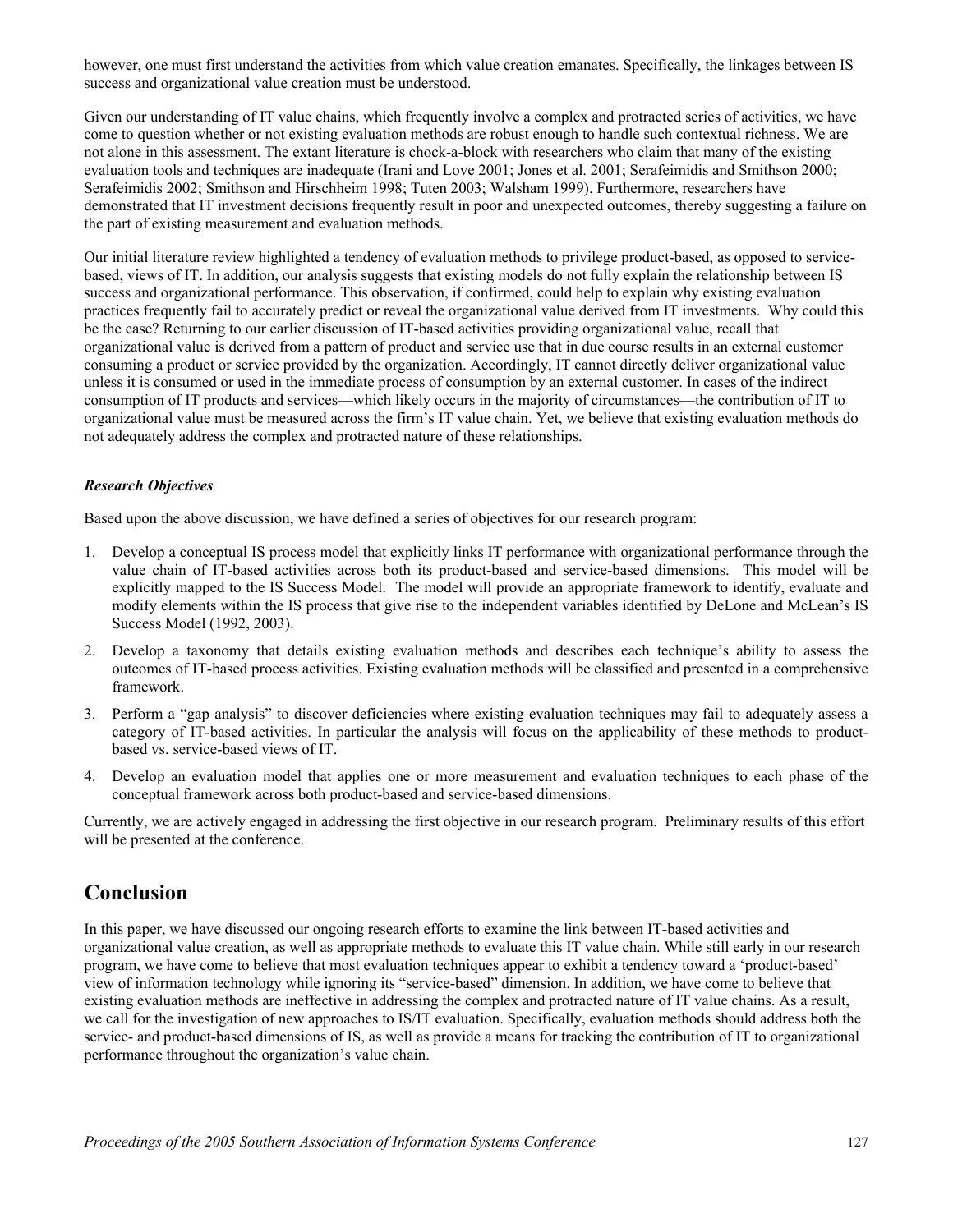## **References**

- Anderson, M., Banker, R. D., and Hu, N. (2002) Estimating the business value of investments in information technology, *Proceedings of the Eighth Americas Conference on Information Systems*, Dallas, TX.
- Bharadwaj, A., Bharadwaj, S., and Konsynski, B. (1999) Information Technology Effects on Firm Performance as Measured by Tobin's q, *Management Science*, 45, 7, 1008-1024.
- Brynjolfsson, E. and Yang, S. (1999) Intangible Benefits and Costs of Computer Investments: Evidence from the Financial Market (working paper), Massachusetts Institute of Technology, Sloan School, Cambridge, MA.
- Byus, K., and Lomerson, W. L. (2004) Consumer originated value: A framework for performance analysis*, Journal of Intellectual Capital*, Volume 5, 4, in press.
- Copeland, D.G., and McKenney, J. L. (1988) Airline Reservation Systems: Lessons from History, *MIS Quarterly* 12, 3, 353- 370.
- Davis, W.S. and Benamati, J. (2002) E-Commerce Basics: Technology Foundations and E-Business Applications, Addison Wesley.
- DeLone, W, H., and McLean, E. R. (1992) Information Systems Success: The Quest for the Dependent Variable. *Information Systems Research*, 3, 1, 60-95.
- DeLone, W, H., and McLean, E. R. (2003) The DeLone and McLean Model of Information Systems Success: A Ten-Year Update, *Journal of Management Information Systems*, 19, 4, 9-30.
- Devaraj, S., and Kohli, R. (2002) *The IT Payoff*, Prentice Hall.
- Ehrhart, T. (2002) All Wound Up: Avoiding Broken Promises in Technology Projects, *Risk Management*, 49, 4, 12-16.
- Irani, Z., and Love, P. D. E. (2001) The Propagation of Technology Management Taxonomies for Evaluating Investments in Information Systems, *Journal of Management Information Systems*, 17, 3, 161-177.
- Jones, S., Hughes, J., Ferneley, E., and Berney, B. (2001) Interpretive IS evaluation: Situated networks of knowledge, *Proceedings of the Seventh Americas Conference on Information Systems*, Boston, MA.
- Kang, H., and Bradley, G. (2002) Measuring the performance of IT services: An assessment of SERVQUAL, *International Journal of Accounting Information Systems*, 3, 151-164.
- Kim, H., and Kim, Y. (2001) Rationalizing the customer service process. *Business Process Management Journal*, 7, 2, 139- 156.
- Leibs, S. (2002, Fall) A step ahead: Economist Erik Brynjolfsson leads the charge toward a greater appreciation of IT. *CFO IT*, 38-41.
- Malmsten, E., Portanger, E., and Drazin, C. (2002) *Boo Hoo*, Arrow.
- McKinsey Global Institute. (2001) U.S. Productivity Growth 1995-2000: Understanding the Contribution of Information Technology Relative to Other Factors, Author.
- Nambisan, S. (2001) Why service businesses are not product businesses, *MIT Sloan Management Review*, 42, 4, 72-80.
- Remenyi, D. (1991) A Guide to Measuring and Managing IT Benefits, Blackwell.
- Serafeimidis, V., and Smithson, S. (2000) Information Systems Evaluation in Practice: Another Look at an Old Problem, *Journal of Information Technology*, 15, 2, 93-106.
- Serafeimidis, V. (2002) A Review of Research Issues in Evaluation of Information Systems, in *Information Systems Evaluation Management*, W. van Grembergen (Ed.), IRM Press.